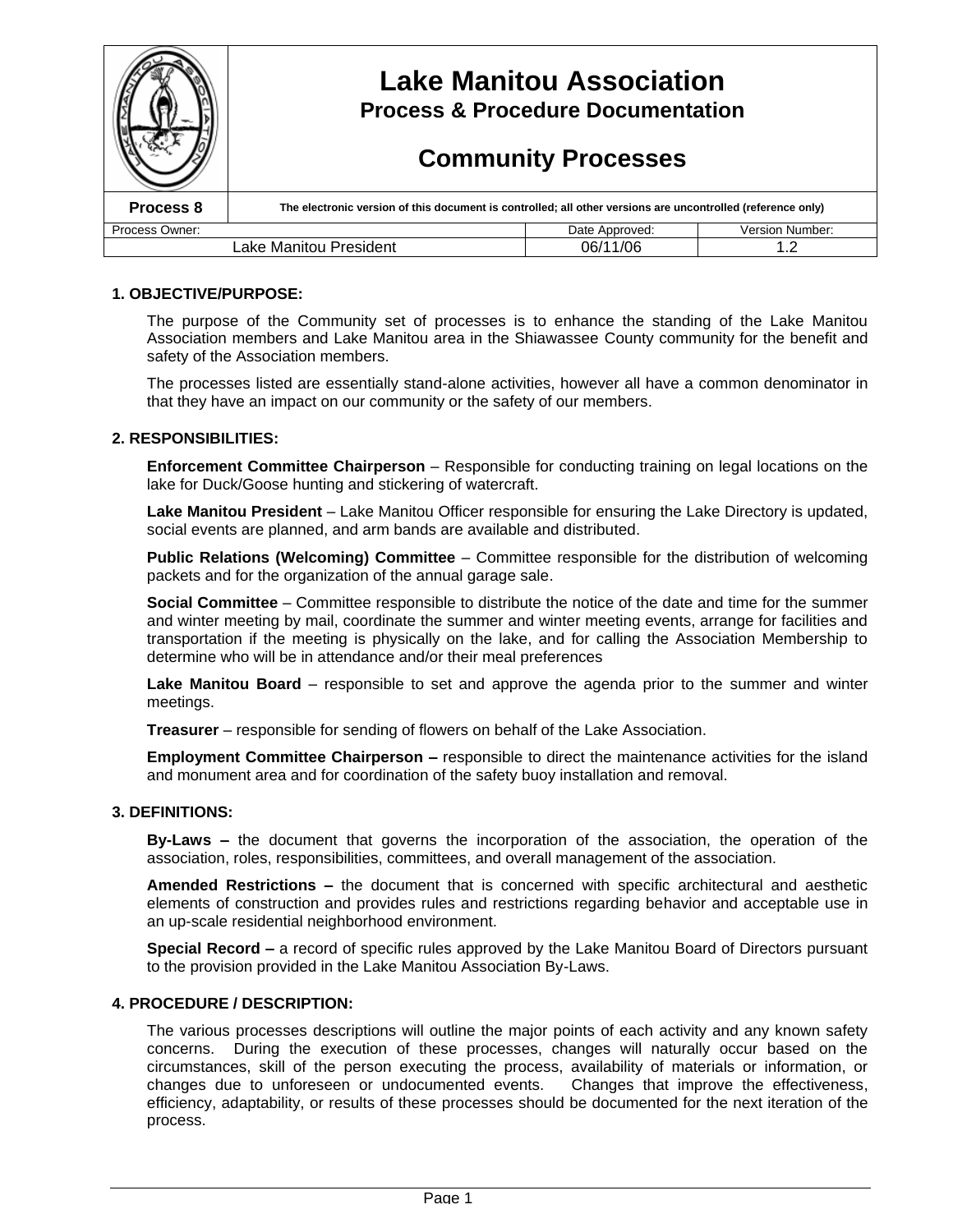

# **The following processes are contained in this document:**

- Enforcement of the By-Laws, Special Record, and Amended Restrictions
- Duck/Goose Hunter Training
- MLSA Participation
- Stickering of the Lake Resident's Watercraft And Snowmobiles
- Distribution and Enforcement of Armbands for Winter Fishing
- Procurement of New Arm Bands
- Publishing the Lake Directory (Phone books)
- Distribution of Welcome Packets to New Members
- Organizing The Lake Manitou Garage Sale
- Organizing And Calling Members For Social Events
- Sending Flowers to Lake Member's Funeral
- Island and Monument Maintenance
- Placement, Removal, and Storage of Lake Safety Buoys
- Placement and Removal of Slalom Course Buoys
- Fish Matching

**Enforcement of the By-Laws, Special Record, and Amended Restrictions:** In addition to restrictions specifically described in our By-Laws and Amended Restrictions, the By-Laws also provides for the creation of other rules by our Board of Directors.

We have two general classes of rules passed by our Board:

- 1. Structural control rules that relate to the review of new construction or exterior improvements that members may make to their properties and the standards for those improvements, and
- 2. General rules that regulate other behavior.

These rules are recorded in the Special Record. Changes to the By-Laws or Amended Restrictions require a vote by the entire membership and need 66% approval to change the By-Laws and 70% approval to change the Amended Restrictions.

**Why have rules?** Most of us would like to believe that we can live without rules—and we can, mostly. However, over time, it becomes apparent that sub-division living is vulnerable to certain kinds of problems, some of which could seriously affect the quality of life and the value of our investments. A carefully crafted set of rules, tuned to the needs of our community and without being overly burdensome, is necessary to prevent problems as well as to resolve them.

Most of the value of having rules is in their prevention of problems. Knowing what our rules are helps to sensitize us to each others' rights and interests and helps to prevent problems from occurring in the first place.

Should problems occur, having rules allows us to resolve them. Rules provide objective standards that, under the authority of our Amended Restrictions, By-Laws, and the laws of the State of Michigan, are legally enforceable.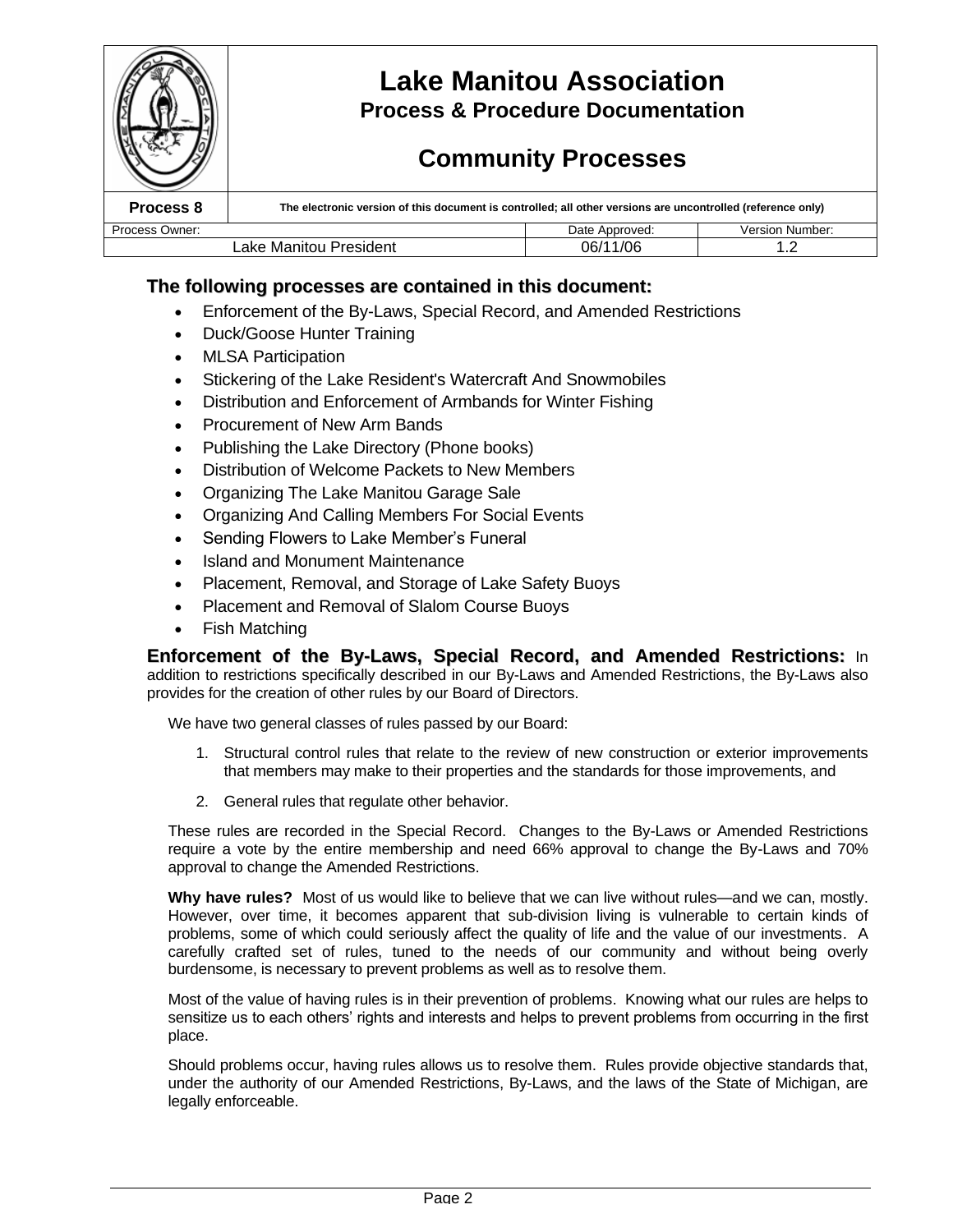

**Creating rules:** To ensure fairness, the process for rules creation is consistent with our By-Laws and ensures member participation. We use the regular Board meetings and the Membership meetings (summer / winter) to recommend adjustments to the Special Record or By-Laws with the objectives of:

- ensuring openness and member participation
- exposing proposed rules to comments by members to ensure they provide the best protections for our interests and have the support of our community
- ensuring proposed rules are reasonable
- ensuring rules are consistent with laws and local ordinances
- ensuring publication and communication of new rules occurs

To have the benefit of prevention, everyone must know what the rules are and, to be legally enforceable, they must be published. Every member should have a copy of our rules. It also helps to remind members in the minutes periodically about rules that relate to problems that tend to reoccur.

Rules should not be unnecessarily restrictive and there should be a good reason for their existence. This does not mean that we avoid developing rules simply because a member objects to it. A rule may be necessary should there be a reasonable possibility for a problem to occur or likelihood that significant damage or hardship could occur for lack of a rule.

**Enforcing rules:** Rules enforcement is one of the most difficult issues faced by many Board members. Most Board members have never been in the position of having to enforce laws or rules and most find it unpleasant and incompatible with the way they typically prefer to relate to their neighbors. However, rules creation and enforcement are responsibilities of the Board; as fiduciaries, the Board is required to be diligent and uniform in enforcement of rules in order to keep the protections afforded by them. Fortunately, it is possible to create rules and to administer them in such a way so as not to interfere significantly with those relationships.

Methods used to do this involve: fairness, education, administrative insulation, and participation.

**Rules must be published:** Before enforcement can take place, rules must be published, published, published. Should our rules enforcement be challenged, the first thing a judge is likely to ask for is proof that a rule has been well-published - and the more, the better. That is one reason why descriptions of duties of our association Secretary include archiving every copy of the minutes and why notices of noncompliance are mailed to association members. That is also why our procedures suggest several notices be delivered before litigious action is taken. Enforcement can be unpleasant to do, but our position is strengthened considerably when we do it.

**Enforcement must be uniform:** We are required to be uniform in administering enforcement. This usually means we cannot treat one resident differently from another, including Board members. Consistency is a test that may be applied should enforcement be challenged and inconsistency may detract from the association's position. Being inconsistent is what is meant when a judge rules that a certain rule or law is not enforceable because the administrative authority was "arbitrary or capricious" in its enforcement.

The requirement for uniformity is the reason we have formalized and documented our enforcement procedure and the reason we put so much emphasis on following it.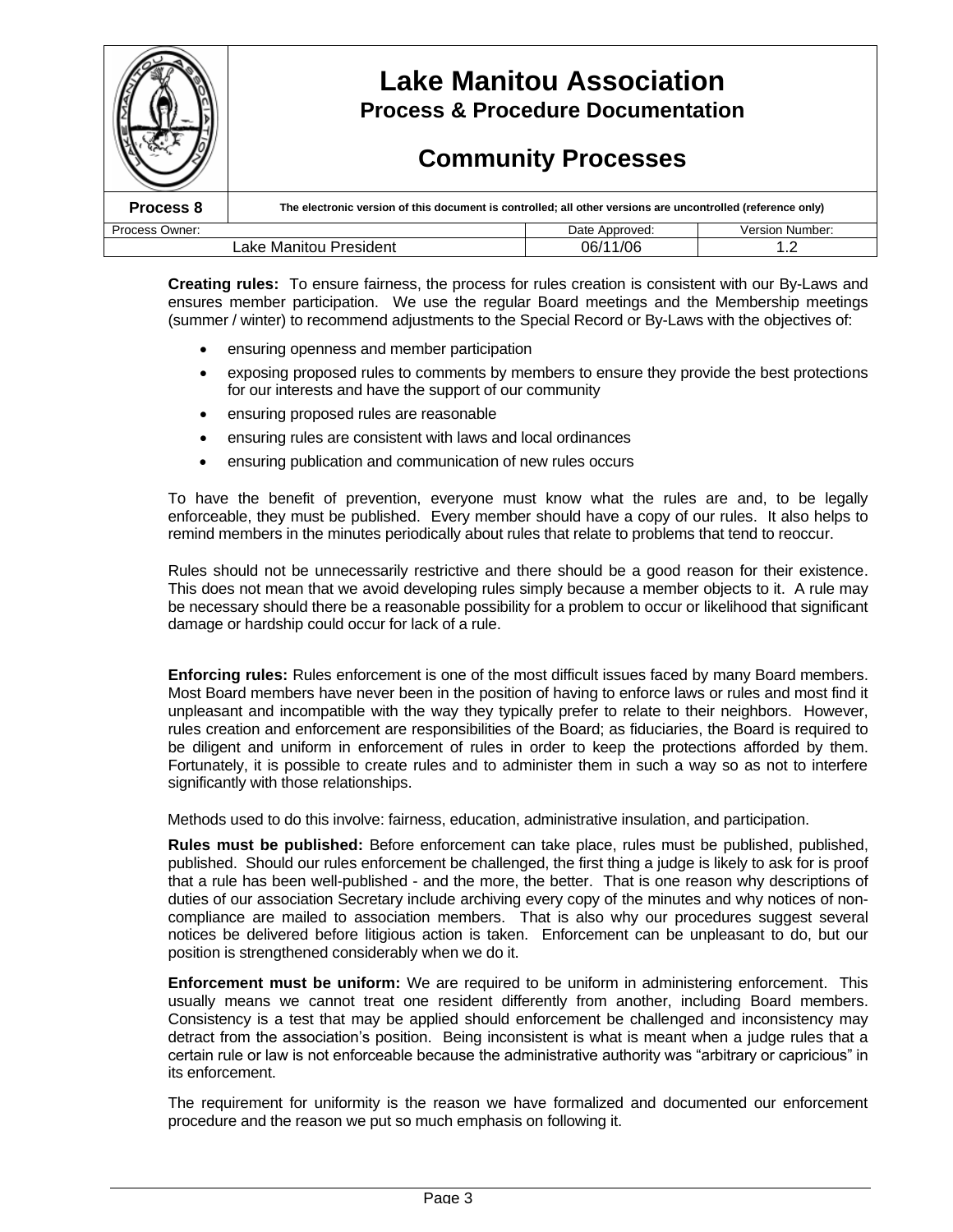| <b>Lake Manitou Association</b><br><b>Process &amp; Procedure Documentation</b><br><b>Community Processes</b> |                                                                                                             |                |                        |
|---------------------------------------------------------------------------------------------------------------|-------------------------------------------------------------------------------------------------------------|----------------|------------------------|
|                                                                                                               |                                                                                                             |                |                        |
| Process 8                                                                                                     | The electronic version of this document is controlled; all other versions are uncontrolled (reference only) |                |                        |
| Process Owner:                                                                                                |                                                                                                             | Date Approved: | <b>Version Number:</b> |
| 06/11/06<br>Lake Manitou President                                                                            |                                                                                                             | 12             |                        |

**Enforcement must be careful and deliberate:** Just as occasionally we may need to remind ourselves that enforcement is a Board obligation, we also must be careful in not allowing emotions to influence being too aggressive in enforcement. Sometimes aggressive enforcement is necessary, such as when there is imminent threat to property or safety. However, pursuing a patient, deliberate schedule, to include repeated warnings before action, has these advantages:

- Most violators will come into compliance once given notice—and a little flexibility. None of us wants to feel as though we're living in a neighborhood where our association is waiting to pounce upon us for the slightest infraction. Most of us are responsible people who may step over a line occasionally, usually by accident, although sometimes (perhaps) testing limits a little. Gentle reminders that provide the benefit of the doubt usually solve the problem while keeping the important Board/membership relationship intact...and gentle reminders that are ignored will be followed by less-gentle notices.
- A deliberate enforcement schedule is, administratively, more realistic. It is easier for the Board members and makes it more likely to be followed consistently and uniformly.

**Our enforcement procedure:** The Lake Manitou By-Laws and Amended Restrictions describe responsibility for rules enforcement. Due process may also be regulated by state law. We have designed a procedure to implement those requirements and the enforcement procedure is described below in the flowchart entitled Guidelines for Rules Enforcement.

**Duck/Goose Hunter Training:** Per the State of Michigan, no hunting is allowed within a "Safety Zone". Safety Zones are defined as all areas within 450 feet of an occupied dwelling, house, cabin, residence or any barn or other building used in farm operation. No person may hunt, or discharge a firearm within a Safety Zone or shoot at any wild animal or wild bird while the bird or animal is within a Safety Zone, without the written permission of the owner or occupant of such Safety Zone. This applies to all hunters, including archery hunters. The Safety Zone does not apply to target shooting.

The chairperson of the Lake Manitou Association Enforcement Committee is charged with educating new hunters and reminding experienced hunters exactly where hunting is permitted outside of such a Safety Zone on Lake Manitou.

#### **Details:**

- The preferred location is approximately 430 feet east of the island in the big portion of Lake Manitou. The island itself is within a Safety Zone and the occupant of the adjacent property will not grant permission to hunt from the island.
- Additional hunting considerations are:

| Acceptable type and<br>size of shot     | Shot type will be non-toxic steel, bismuth, tungsten-iron, tungsten-polymer,<br>tungsten matrix or other shot determined by the USFWS to be non-toxic.<br>Shot size used will be #4 or smaller                                 |
|-----------------------------------------|--------------------------------------------------------------------------------------------------------------------------------------------------------------------------------------------------------------------------------|
| Number of shells<br>allowed in the gun  | Shotguns capable of holding more than 3 shells shall be plugged with a<br>one-piece filler, incapable of removal without disassembling the gun, so<br>that the total capacity of the shotgun does not exceed three (3) shells. |
| Grain of gunpowder<br>charge to use     | standard load, no magnum loads allowed on Lake Manitou                                                                                                                                                                         |
| <b>Acceptable shooting</b><br>direction | <b>North-East to North</b>                                                                                                                                                                                                     |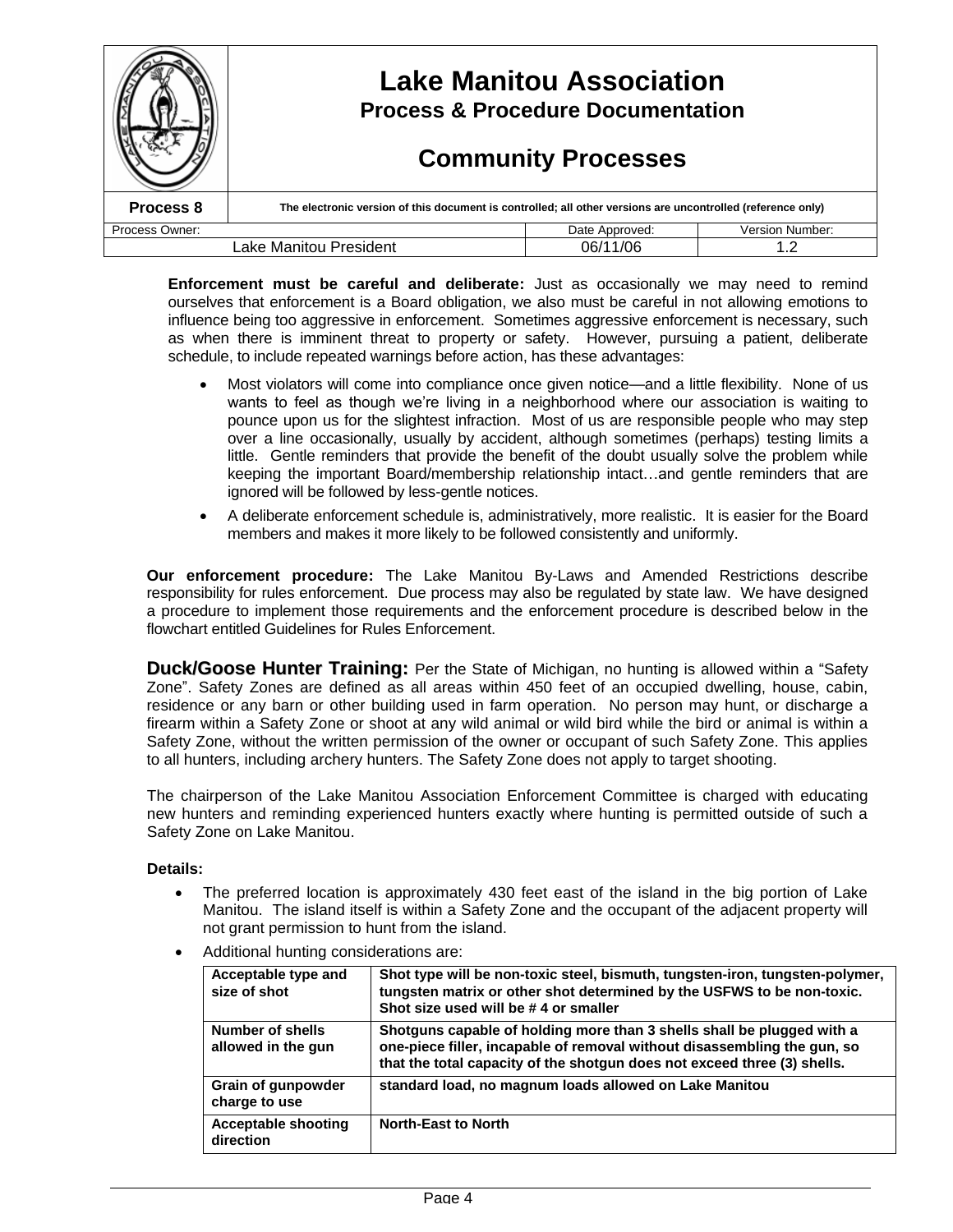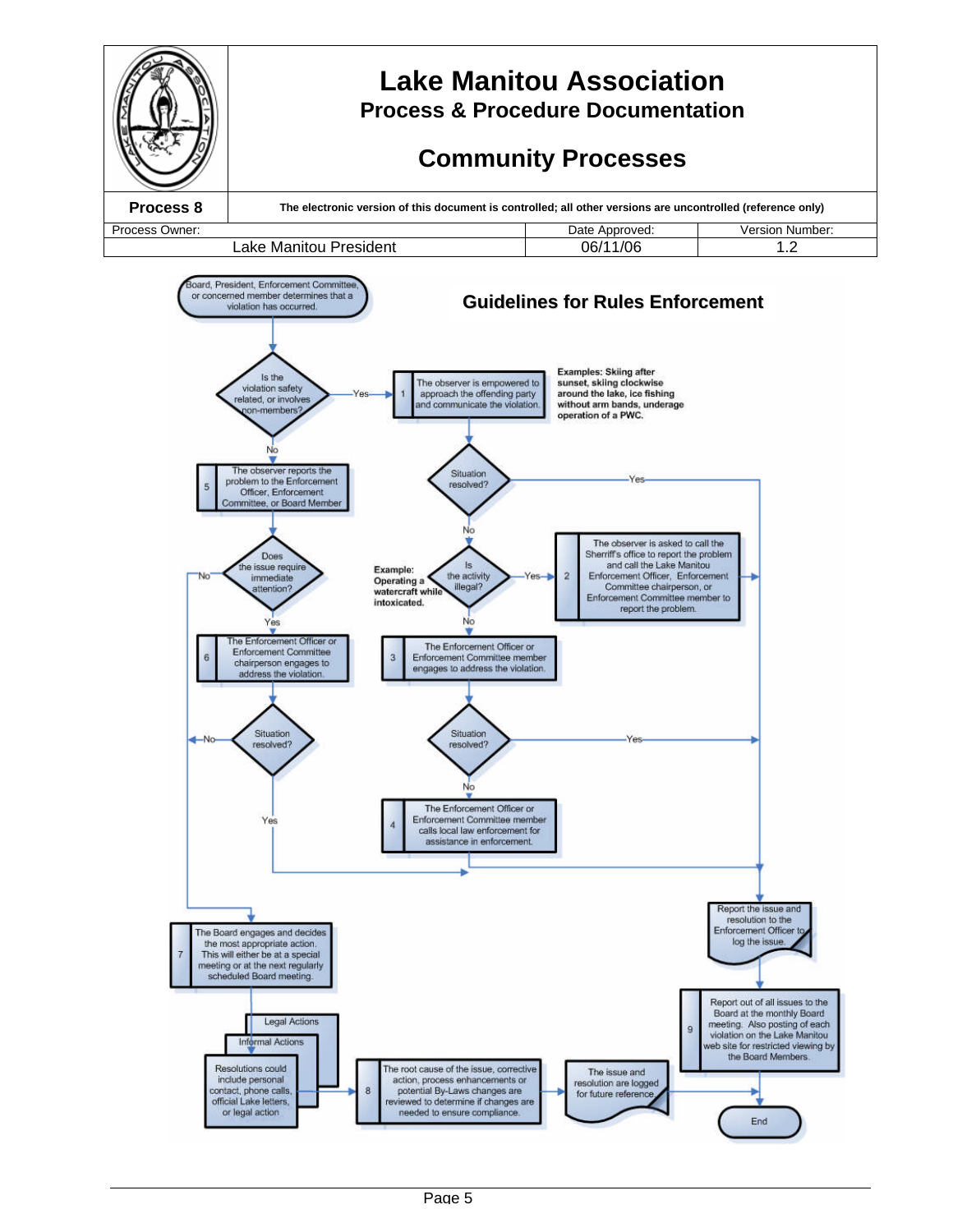|                                    | <b>Lake Manitou Association</b><br><b>Process &amp; Procedure Documentation</b><br><b>Community Processes</b> |                |                 |
|------------------------------------|---------------------------------------------------------------------------------------------------------------|----------------|-----------------|
| Process 8                          | The electronic version of this document is controlled; all other versions are uncontrolled (reference only)   |                |                 |
| Process Owner:                     |                                                                                                               | Date Approved: | Version Number: |
| Lake Manitou President<br>06/11/06 |                                                                                                               |                |                 |

**MLSA Participation:** Lake Manitou is a member of the Michigan Lake & Stream Associations which is a state-wide, non-profit organization established in 1961 and comprised of individuals and associations who desire to conserve and improve Michigan's lakes, rivers and streams, their watersheds, the Great Lakes, and to protect and promote the wise use of Michigan's Water resources.

Each year, the MLSA organizes a three day seminar, consisting of presentations, dialogs, panel discussions, and workshops. Information regarding aquatic plant identification, plant control, chemical and mechanical harvesting controls, water quality, watershed management, landscaping for lake communities, rules and law changes, enforcement considerations, , , and many other riparian topics are covered. In addition, a number of companies attend to offer services from sewer system engineering, to chemical suppliers, to leisure and recreational improvements.

This seminar is typically offered in April and the Board seeks either a Board member or involved resident in May to attend the April session. The Association pays for the seminar fee, hotel, and gas. Meals are provided as part of the seminar fee. The attendee pays for the registration, hotel, and gas in advance, and will be reimbursed at the next scheduled Board Meeting.

The benefits of sending a Board representative include:

- having a Board that is more knowledgeable about lake management and aware of other lake management strategies, tools, and techniques to support our community's direction
- better understanding of what other lake organizations are doing
- awareness of changes in applicable state and township laws

The above all support making our Board more effective and improves the capabilities of the organization.

**Stickering of the Lake Resident's Watercraft And Snowmobiles:** Lake Manitou is a private lake with no public access. The 80 acre waterbody can become very congested with boaters and Association Members enjoying aquatic activities. A number of years ago, the association passed a Special Record rule that prohibits non-members watercraft from operating on Lake Manitou. The residents felt it unfair to own property, pay dues, and not be able to use the lake when they wanted to due to additional traffic from non-member's watercraft. In addition, the non-members were not always aware of the Lake Manitou rules and would sometimes operate the watercraft not in accordance with State and local regulations or operate in an unsafe manner.

To enforce this provision, the Board additionally agreed to require a Lake Manitou sticker to be displayed on the starboard side of the watercraft at all times. The placement of the sticker is to not be in a place that can be easily removed and attached to another watercraft.

Only watercraft that are registered & titled to the Association members are eligible to be stickered to operate in Lake Manitou. When this rule was initially implemented, the Association procured blue colored stickers to be placed on the watercraft. These stickers were given to the residents and would sometimes be found on watercraft that were not owned or titled to the Association member. Since then, the Board changed the process and reprinted the stickers with a red color.

- The Enforcement Committee chairperson, President or Vice-President are the only Association officers approved to apply the red stickers to the member's watercraft.
- The stickers can no longer be hand delivered to the Association member; they must be applied to the watercraft by one of the aforementioned officers or chairperson.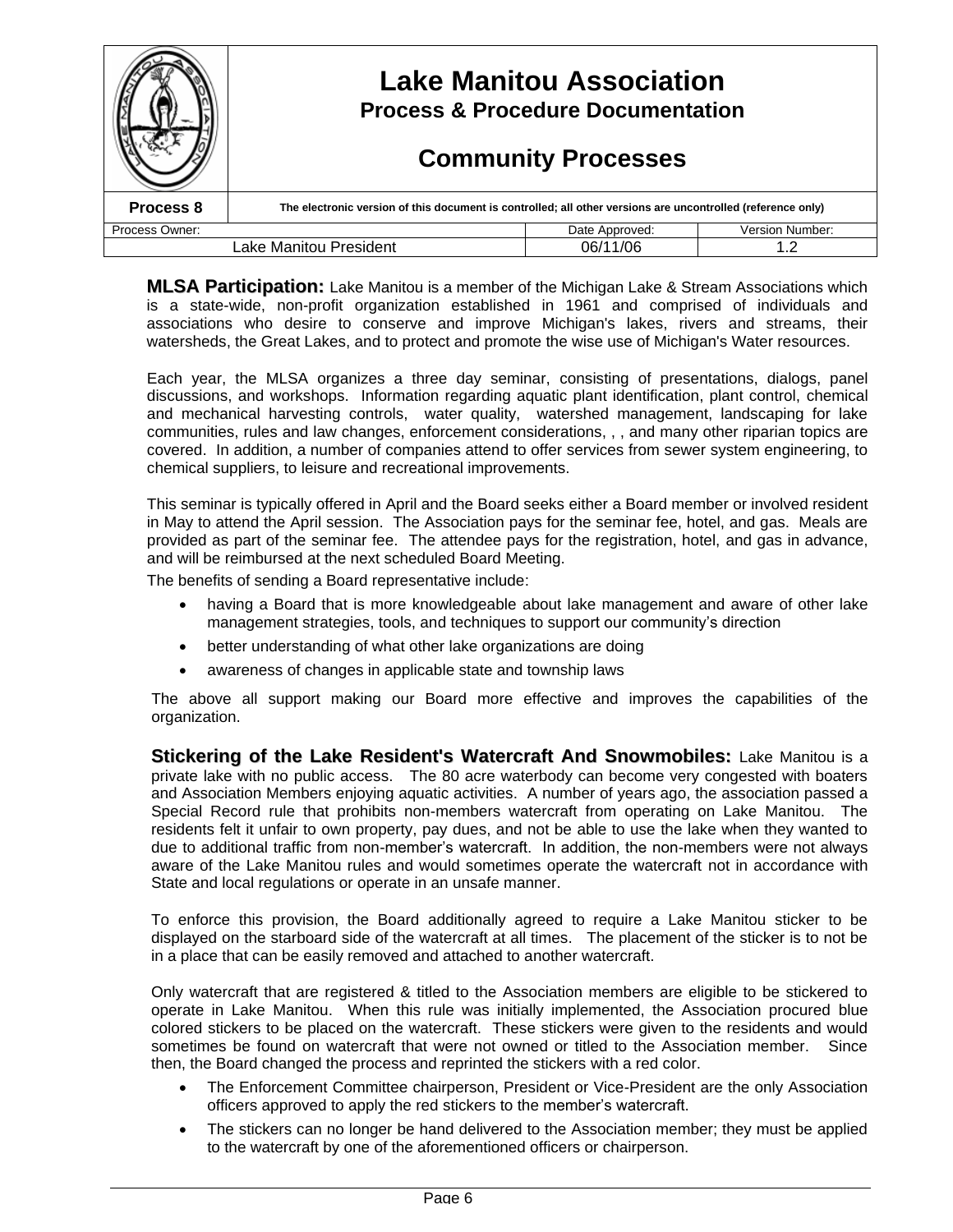

 At the same time, the Board requested that all members change to the Red stickers and invalidated all blue stickers. This means that any watercraft that displays a Blue sticker only must obtain a Red one or is not authorized to operate the watercraft in Lake Manitou.

The same general discussion holds true for snowmobiles operating on the frozen surface of Lake Manitou. This Special Record rule resulted from property damage incurred by several properties adjacent to Lake Manitou as non-members attempted to find a path to enter the lake and damaged personal property and trespassed to gain access to the lake. The Enforcement Committee chairperson, President or Vice-President are the only Association officers or chairperson approved to apply the red stickers to the member's snowmobile.

**Distribution and Enforcement of Armbands for Winter Fishing:** Lake Manitou is a private lake with no public access. To help eliminate uninvited guests from ice fishing on Lake Manitou, the Board approved a special record rule that requires at least one member of the fishing party to display a Lake Manitou arm band on the outside of the coat sleeve.

- Each Association member family is provided with two (2) arm bands.
- If a member looses the arm bands, additional bands may be obtained by contacting the President.
- If new resident's are not provided with armbands from the previous owner, contact the President to request new arm bands be provided.
- Enforcement of the armband requirement will be the responsibility of the Enforcement Officer, members of the Enforcement Committee, or Board members. Involved Association members are encouraged to assist in the policing of this policy by calling the above team should they observe violations of this rule.
- The enforcement process will generally follow the flowchart above labeled "Guidelines for Rules" Enforcement"

**Procurement of New Arm Bands:** The Board will re-authorize the manufacture or procurement of the arm bands depending on remaining stock and disbursement rate. The arm bands could be professionally made or home-made as they have been since this rule was established. The Lake President shall be responsible for keeping the stock of arm bands and to advise the Board when the inventory should be reordered. The arm band dimensions, stenciling and method of construction will not be identified here to avoid unauthorized duplication of the arm bands.

**Publishing the Lake Directory (Phone books):** The three sources for updates to the list of Association members are:

- The treasurer's records
- Welcoming Committee
- Board members

The person responsible for the Lake Directory update will modify the phone book twice per year based on changes received. Once just before the winter meeting and again just before the summer meeting (if there are any changes). The Board will seek a volunteer for this position, and this position is not required to be filled by a Board member.

The President shall add the Lake Directory update topic to the Board agenda two months before the summer and winter meetings to provide sufficient lead time to make the necessary changes and provide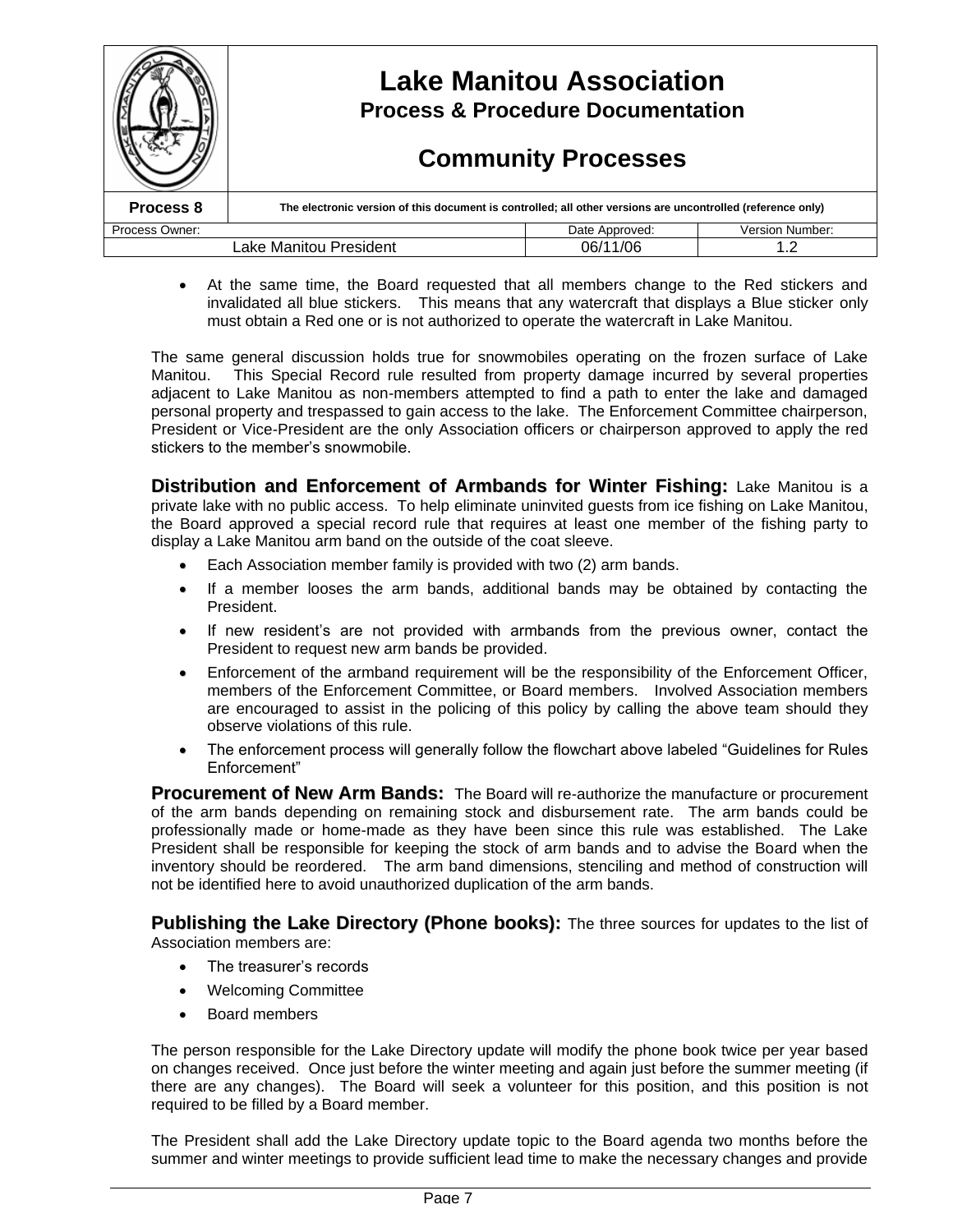|                                    | <b>Lake Manitou Association</b><br><b>Process &amp; Procedure Documentation</b><br><b>Community Processes</b> |                |                        |
|------------------------------------|---------------------------------------------------------------------------------------------------------------|----------------|------------------------|
| Process 8                          | The electronic version of this document is controlled; all other versions are uncontrolled (reference only)   |                |                        |
| Process Owner:                     |                                                                                                               | Date Approved: | <b>Version Number:</b> |
| 06/11/06<br>Lake Manitou President |                                                                                                               |                |                        |

a draft of the update to the Board for review. The Board will decide how many copies are to be made for distribution and how many to retain for the welcoming packets for new members.

The directories should be printed in a booklet format, landscape orientation, double-sided with a map of the lake showing the address and resident's names as the center page. The binding can be a simple as two staples vertically along the half-page center fold. The cover sheet should be of thicker stock paper to make the books more durable.

It is recommended to use local resources to reproduce the directories. Suppliers that have been used in the past for this printing are Speedy Printing in Owosso, and Staples in Corunna.

**Distribution of Welcome Packets to New Members:** The Public Relations Committee (Welcoming Committee) is charged with greeting new Association members and welcoming them to the community. A welcoming packet is assembled for the new member(s) and may include information about the Owosso Area if the member is moving in from outside of Shiawassee County. The welcoming packet will include a copy of the:

- By-Laws
- Special Record
- Lake Safety Rules
- Lake Directory containing the lake safety rules and ski pattern
- Small truck refuse haulers recommendation
- Address of the Lake Manitou Web site
- Calendar of Events
- Lake Manitou area Garage Sale information
- Visitor's Guide (optional)
- Map of the area (optional) and
- A Lake Manitou Association Coffee Mug

The Public Relations Committee will attempt to meet with the new member in person, however, if this is not possible in the short term, the packet may be left at the residence and a follow-up call made to explain the materials. This condition is more likely to occur in the situation where the new owner is performing a renovation prior to occupying the dwelling and is difficult to contact.

Upon making contact, the Public Relations Committee will ask the new members for their names and numbers to be included in the next update of the Lake Directory and will provide the names to the Lake President for inclusion and introduction at the next membership meeting.

**Organizing The Lake Manitou Garage Sale:** The Public Relations Committee (Welcoming Committee) is charged with organizing the Lake Manitou area garage sale. The Lake Association President recommends an Association member to chair this committee for a two year term and provides the date and budget for the activity. The process is as follows:

 The Garage Sale date has been pre-established to be the third Saturday in June and typically runs from 9:00am to 5:00pm.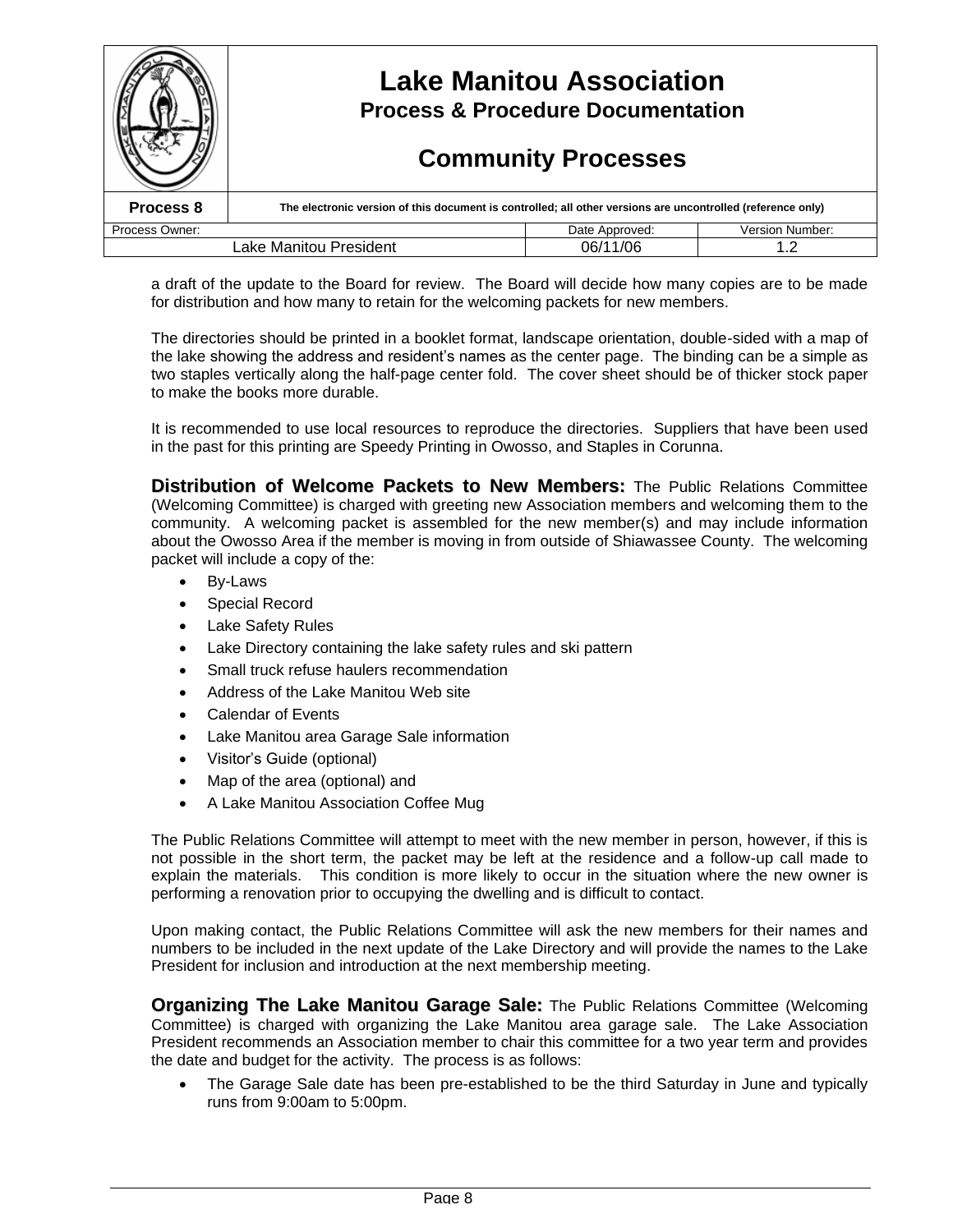

- The Association pays for advertising in the Argus Press and Independent. The advertisements are to be finalized during the first full week of June to allow sufficient lead time to schedule the ads to run in the papers.
- The advertisements include all addresses that are participating, provide directions to the area, and lists the "big" items or specialty items that may increase garage sale traffic. A flyer will be hand delivered to all Lake Manitou residences 2-3 weeks before the advertisement due date announcing the garage sale date, who to call to be included and list the deadline for inclusion in the advertisement.
- The Association has procured two 4 ft. x8 ft. signs to be placed (in a safe location) at the corner of M-52 and Garrison Road and the corner of Morrice and Garrison Roads. The signs are to be put up by 8:00am the morning of the Garage Sale and taken down by 5:30pm. The signs are typically stored at the Garage Sale coordinator's residence or at the home of a Board member.
- A map of the area with the location of the participating residences will be created and confirmed the morning of the Garage Sale. These maps will be reproduced and a copy will be given to each participating resident family to aid in providing directions to the location of other participating members. It is suggested that one of the Garrison Road locations be stocked with several hundred smaller versions of this map and given to garage sale customers as they browse the sale to help in planning their garage sale visit.
- Timing:
	- Distribution of the flyers to residents announcing the garage sale and soliciting participants - Mid-May
	- Responses due to the garage sale organizer no later than the 1st full week of June
	- Completion of the advertisement text and submission to the newspapers end of the 1st week of June
	- Conduct the Garage Sale 3rd Saturday in June
		- Signs up by 8:00am, down by 5:30pm
- The Public Relations Committee will report on the participation and solicit suggestions for improvement at the summer membership meeting.

**Organizing And Calling Members For Social Events:** The Social Committee is charged with organizing the Lake Manitou social events. The process to organize the event and ensure participation is as follows:

- The event date is established by the Lake Manitou Board
- The details of the event are documented and provided in the minutes to give as early a notice as possible
- Depending on the event, there may be a manual distribution of materials in advance and likely added to the news scroller and/or the Key Dates section on the Lake Manitou web site.
- The Social Committee obtains the most current/pending Lake Directory and assigns volunteers to call specific groups of people to facilitate contacting the membership
- A script, bullet points, or written description of the information is provided to all volunteers to help assure that all members called hears essentially the same information
- Calling is done to maximize event awareness and to encourage participation.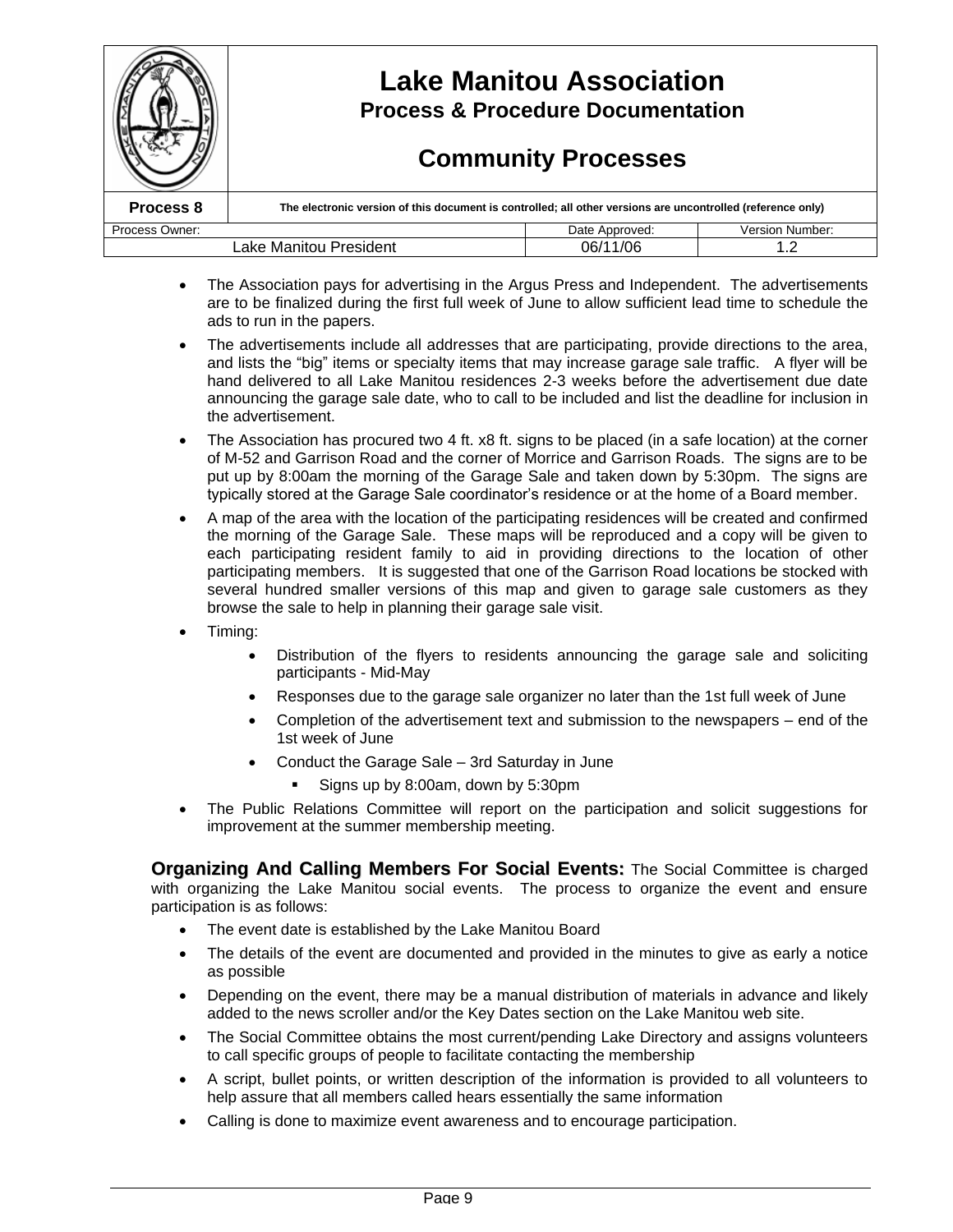

- Calling too far in advance runs the risk of members forgetting, not calling with sufficient lead time runs the risk of contending with other pre-planned events and commitments
- The volunteers are to keep track of who was called, if they were spoken to, message left, or no answer. If we had provided a wrong number/disconnected line, the volunteer is note that in the call record.
- All calls where there was no answer or answering machine, should have at least one repeat call within the next day or two to try and make a connection.
- At the conclusion of the calling, the Social Committee collects the results and consolidates the changes to the Lake Directory based on the calling results.
- The Social Committee reports back to the Board if there were any significant issues identified, process improvements, feedback from the people who were called, or issues with our volunteers.

**Sending Flowers to Lake Member's Funeral:** The Board budgets an annual amount to allow the Association to send flowers on behalf of the Association members in the event that one of our members or their immediate family becomes deceased.

The Board has defined immediate family as the member, member's spouse, and member's children. This would also include a member's father or mother that is living in the member's home and is a part of the Lake Manitou community.

To ensure that we are not sending multiple requests from the Association to the florist, the primary person to order the flowers and provide the information for the included card will be the Association Treasurer. In the Treasure's absence, the President or Vice-President are authorized to order the flowers and send condolences on behalf of the Association.

In the case where the family does not wish flowers to be sent, the Association will send a sympathy card.

The amount allocated for each arrangement will be based on the going rate for a meaningful arrangement of tasteful flowers, at that time of the year, in the market where the flowers will be delivered. We would not want the Manitou contribution/intention to be viewed negatively... In other words, we would not want our members to hear this at the funeral home: "Did you see that pitiful excuse for an arrangement sent by Lake Manitou, you'd think they would send something better... after all, she lived there for 20 years."

The person ordering the flowers on behalf of the Association will either specify that amount be invoiced to the Lake Manitou Association c/o the Lake Manitou Treasurer or pay for it themselves and submit the bill at the next Board meeting for reimbursement.

In the case that the Treasurer or other Board members do not see the obituary, and no one may have thought to call the Board to make them aware of the passing, we likely did not send flowers and apologize for the lack of our awareness of the loss. If we did not send flowers, we will send a fruit basket to the surviving spouse or family as gesture of sympathy for their loss and apologize in advance to any family that we may have missed.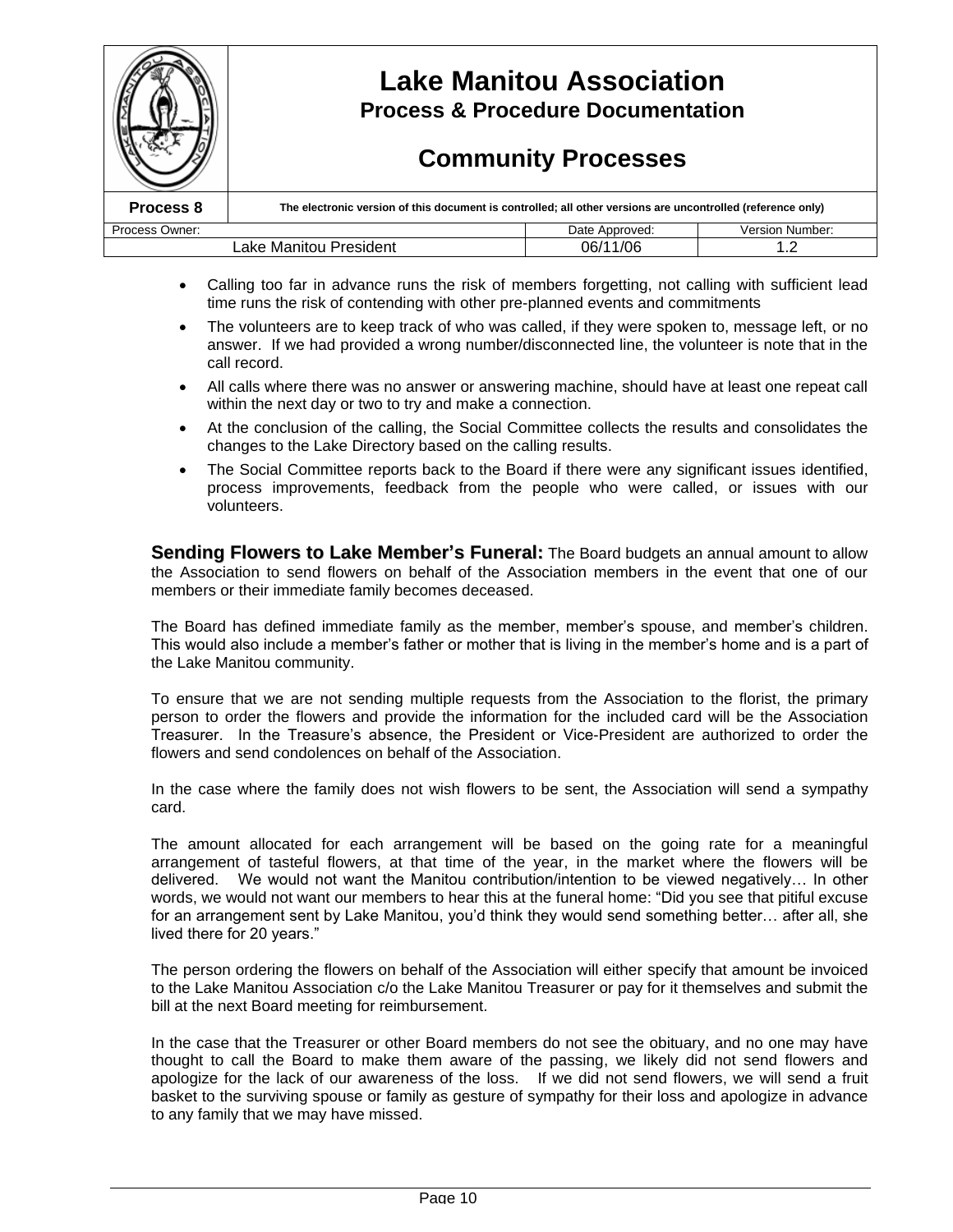|                                    | <b>Lake Manitou Association</b><br><b>Process &amp; Procedure Documentation</b><br><b>Community Processes</b> |                |                        |
|------------------------------------|---------------------------------------------------------------------------------------------------------------|----------------|------------------------|
| Process 8                          | The electronic version of this document is controlled; all other versions are uncontrolled (reference only)   |                |                        |
| Process Owner:                     |                                                                                                               | Date Approved: | <b>Version Number:</b> |
| 06/11/06<br>Lake Manitou President |                                                                                                               |                |                        |

**Island and Monument Maintenance:** An agreement was executed in 1991 between the Lake Manitou Association and Janice Opanasenko (Lubkin).

This was an agreement to allow a total of five (5) lake accesses for lots to be created in the un-platted 22 acres owned by the Opanasenko's (Smith Park area north of W. Mohican Trail). The lake access would be through a triangular strip easement located off Garrison Road.

The intent of this agreement was to limit the number of lots with lake access in exchange for the Association to receive a 99-year lease and limit keyholing. The benefit to the lake was to significantly limit the number of additional boats/users of the lake from the 22 acre un-platted area.

- The agreement is a 99 year lease
- Lake access is limited to 5 lots from the 22 acre un-platted area
- The island is to be maintained by the Lake Association
- Three lots without direct lake access are granted lake access through the Garrison Road easement: 4985 Chippewa Path, 4947 Chippewa Court, 4948 Chippewa Court
- A 10 ft. x 10 ft. monument area on Garrison road is to be maintained by the Lake Association
- **Fence around the monument is to be replaced and maintained**

To support this agreement, the Lake Manitou summer employees will be directed to keep the island and the monument area cleared of high weeds and trash. Upon landscaping completion in the area, an assessment will be made to determine if replacement of the fence is recommended or if the natural landscaping is more in keeping with the intent of the agreement. If the fence is replaced, the summer employees will be directed to keep it aesthetically appealing.

## **Placement, Removal, and Storage of Lake Safety Buoys:** The Lake Manitou Association

has received a non-expiring permit (DNR #11-009-00) for placement of 6 safety buoys in Lake Manitou. The buoys are held in place by a cement block attached to the buoy with a rope. The buoys are removed in October after the normal boating season ends and the water level is lowered for the winter cycle. Winter ice conditions and activity on the lake ice surface could easily damage the buoys as they protrude through the ice and is why they are removed in the fall. The resource charged with the buoy removal varies depending on who is available as the summer employees work season has typically drawn to a close and the weed cutter and pontoon sprayer have been removed and have been winterized. The buoys are typically tied together and stored on the weed cutter conveyor and covered with a tarp for the winter.

The Lake Manitou summer employees will re-weight the buoys, apply new rope and place them in the designated locations as directed by the Summer Employment Committee chairperson.



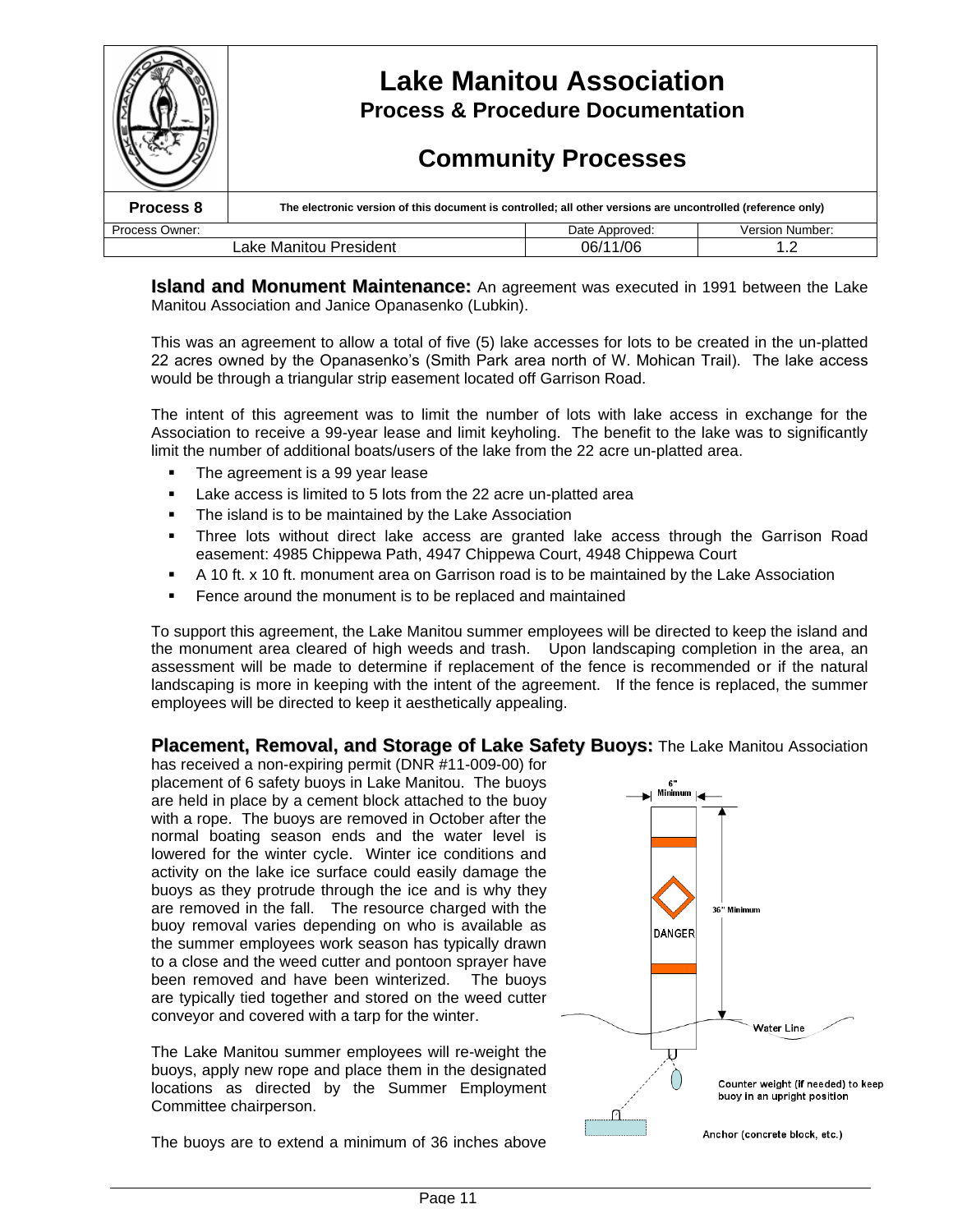

the water line, be at least 6 inches in diameter, must be white in color with International Orange markings and bands. The buoy is to display the word "DANGER" in black lettering at least 3 inches tall underneath an orange diamond about in the middle of the portion above the water.

The following map depicts the locations for the safety buoys:



**Placement and Removal of Slalom Course Buoys:** The Lake Manitou Association has approved the installation of a water slalom course on Lake Manitou pursuant to the requesting Association member obtaining a DNR permit to allow the course to be established and maintained. In 2000, Dan Cody was granted a permit (DNR #11-008-00) for placement of four (4) buoys. The permit contained the following additional conditions:

- 1. 4 corner buoys will set whenever the course buoys are set
- 2. Any number of course buoys may be set within the corner buoys
- 3. The 4 corner buoys may be set at the corners of an area of activity no larger than 150 ft. by 1,800 ft.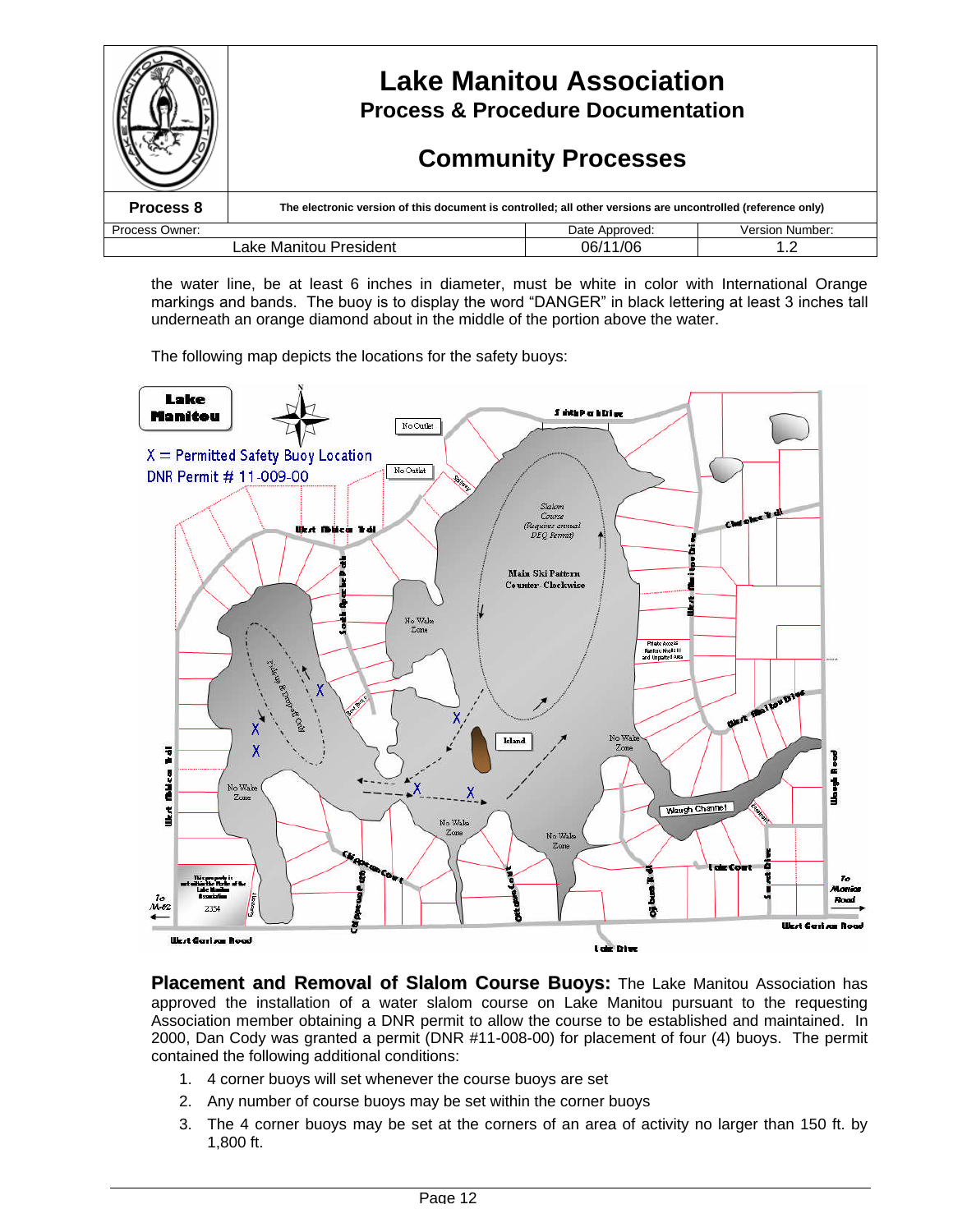|                                           | <b>Lake Manitou Association</b><br><b>Process &amp; Procedure Documentation</b><br><b>Community Processes</b> |                |                 |
|-------------------------------------------|---------------------------------------------------------------------------------------------------------------|----------------|-----------------|
| Process 8                                 | The electronic version of this document is controlled; all other versions are uncontrolled (reference only)   |                |                 |
| Process Owner:                            |                                                                                                               | Date Approved: | Version Number: |
| 06/11/06<br>Lake Manitou President<br>1.2 |                                                                                                               |                |                 |

4. The original permit expired on 12/31/2000

During the initial DNR permit process, the Association indicated that there was support to continue the course and that the Association had agreed to pay for one of the four buoys. The Association recommended that the permit be granted for longer that a one year period.

The buoys are to extend a minimum of 36 inches above the water line, be at least 6 inches in diameter, must be white in color with International Orange markings and bands. The buoy is to display the word "SKI COURSE" in black lettering inside an orange square with white background about in the middle of the portion above the water.

The buoys are located and held in place by a grid that that has been sunk at the north end of Lake Manitou and attached to the grid with ropes. The buoys are removed in October after the normal boating season ends and the water level is lowered for the winter cycle. Winter ice conditions and activity on the lake ice surface could easily damage the buoys as they protrude through the ice and is why they are removed in the fall. To retain the position of the anchor points, empty milk jugs or plastic bottles are sealed and tied to the buoy ropes (shortened by knotting) below the surface.

The person who permitted for the course and installed the buoys is charged with it's removal at the end of the season. The slalom buoys are typically stored at the permitting Association member's home over the winter.





**Fish Matching:** The Lake Manitou Association has budgeted for a matching fund to match an individual member's amount to buy fish to stock Lake Manitou. The member seeking to receive the benefit of the matching funds must take the initiative to research the stocking options, prices, etc. and obtain the Board's approval before assuming that the Association funds are available to match the member's contribution. The member is required to provide an estimate of the expected costs before Board approval is given.

Upon completion of the fish stocking, the member presents a copy of their invoice with the total clearly identified and the Board will reimburse for one-half of the amount as long as it is close to the initially approved estimate. The fish matching amount is capped at \$500 to \$1000 per year depending on how much matching funds were spent in previous years. For example, we would likely not authorize \$1000 of matching funds three years in a row as we only budget for about 15% of the amount every year and build the fund over time.